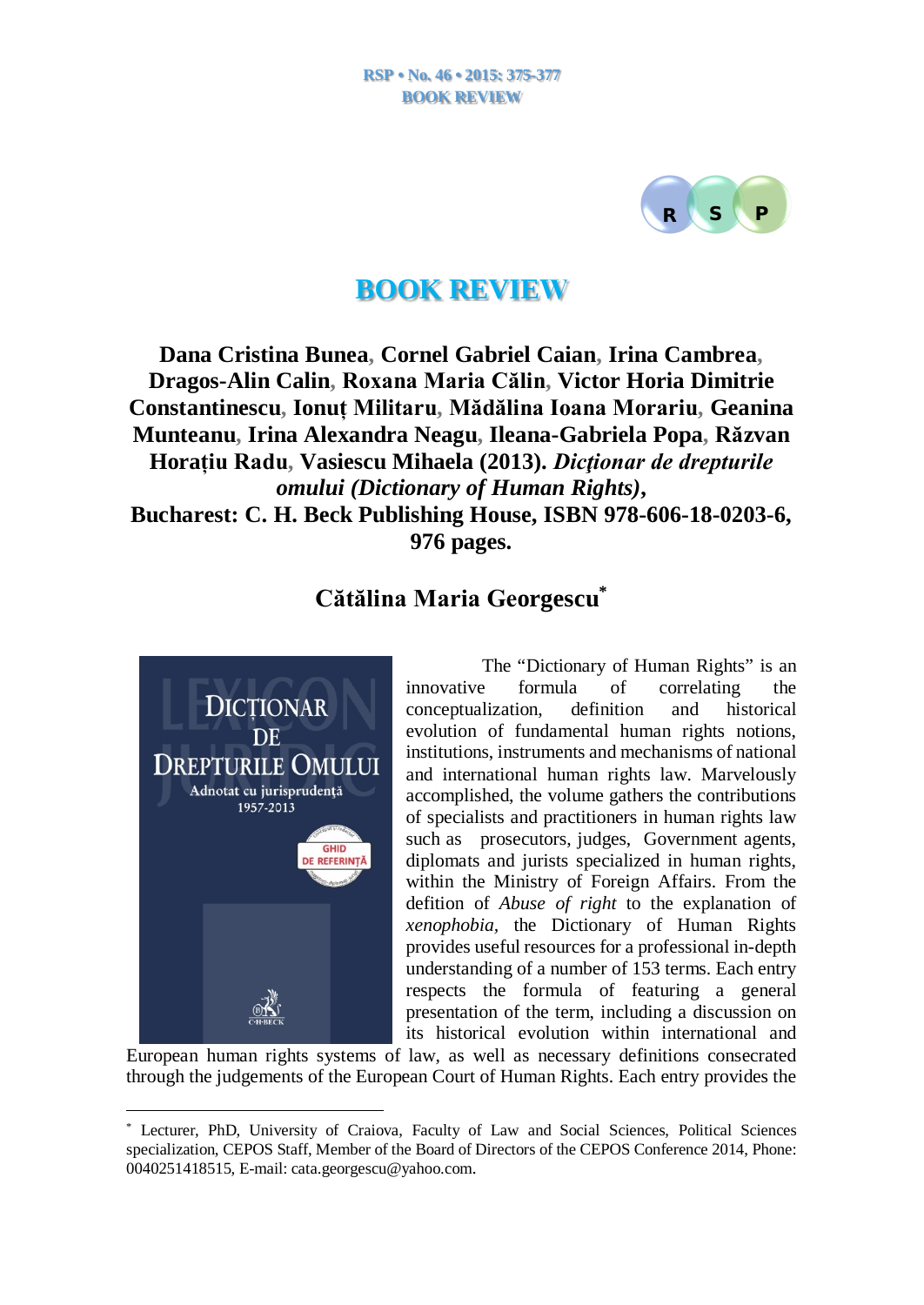interested reader with a key background of theoretical and practical knowledge in the field offering the general presentation of the legal expertise on the judicial practice (*abuse of right, misuse of law, access to court, adoption, arrest, brought promptly before a judge or other office authorised by law to exercise judicial power, brought before a competent judicial authority – non-compliance with the lawful order of a court or an obligation prescribed by law, agent provocateur, entrapment, claim preclusion, effective investigation, inquiry, expropriation, individual application, inter-state application, just satisfaction, locus standi, miscarriage of justice, the principle of audi alteram partem, release, rights of defence, the right to remain silent, right to an effective remedy, right of appeal in criminal matters*), access to the French and English translations and supplying useful general and specific links to the indispendable literature.

The 153 entries provide a scrutiny of institutions, mechanisms, conventional and emerging rights, freedoms and obligations brought forth by globalization and integration processes (*adoption, servitude, secure the payment of taxes, contributions or penalties, right to marry, right to a healthy environment, right to reputation, right to life, civilrights and obligations, children'srights, euthanasia)* within the UN systemand under the provisions of the European Convention of Human Rights and the ECHR judgments*.* The volume offers an in-depth academic perspective and doubled by a professional expertise on the most recent international agreements presented in a thorough institutionalism approach *(death penalty, capital punishment, use of lethal force, torture, inhuman or degrading treatment*) constantily correlated to ECHR jurisprudence. Thus, the lecture of this volume generates a critical understanding of the leverage and limits of international and governmental authorities' actions within stable democracies offering an expected toolkit, a repertoire of fundamental human rights and institutions (*Government agent, public authority, licensing of broadcasting, television or cinema enterprises, asylum and migration, possession, censorship, human dignity, discrimination,right to free elections, respect for correspondence, right to strike, right to education, right to liberty and security, fundamental rights, extratiction, expulsion*), thus enabling the habituation as regards state obligations under the provisions of the European Convention of Human Rights.

This volume contributes to the consolidation of Human Rights as an international academic discipline providing a holistic legal, political,social, philosophical, economic, and cultural understanding and usage of key phrases and related concepts (*accusation in criminal matters, criminal conviction, crimes against humanity*). The work accustoms the reader to the international and European provisions and relevant jurisprudence by offering an extensive view of international treaties and related reference texts, political declarations, control instruments and international engagements (*European Union Charter of Fundamental Rights, European Social Charter, European Convention of Human Rights, unilateral declaration* ) and international organizations and institutions *(The European Committee for the Prevention of Torture and Inhuman or Degrading Treatment or Punishment, CoE Committee of Ministers, Council of Europe, Council of the Europen Union, European Court of Justice, European Court of Human Rights, International Criminal Court).*

The volume is recommended as a rich resource providing access to the scientific thought and procedural administration of international human rights law providing extensive comprehension of the rationality of governmental authorities and the measures intended as guarantees of rights and liberties and as safeguards against abuses under the international governance. Consequently, the Dictionary of Human Rights becomes a